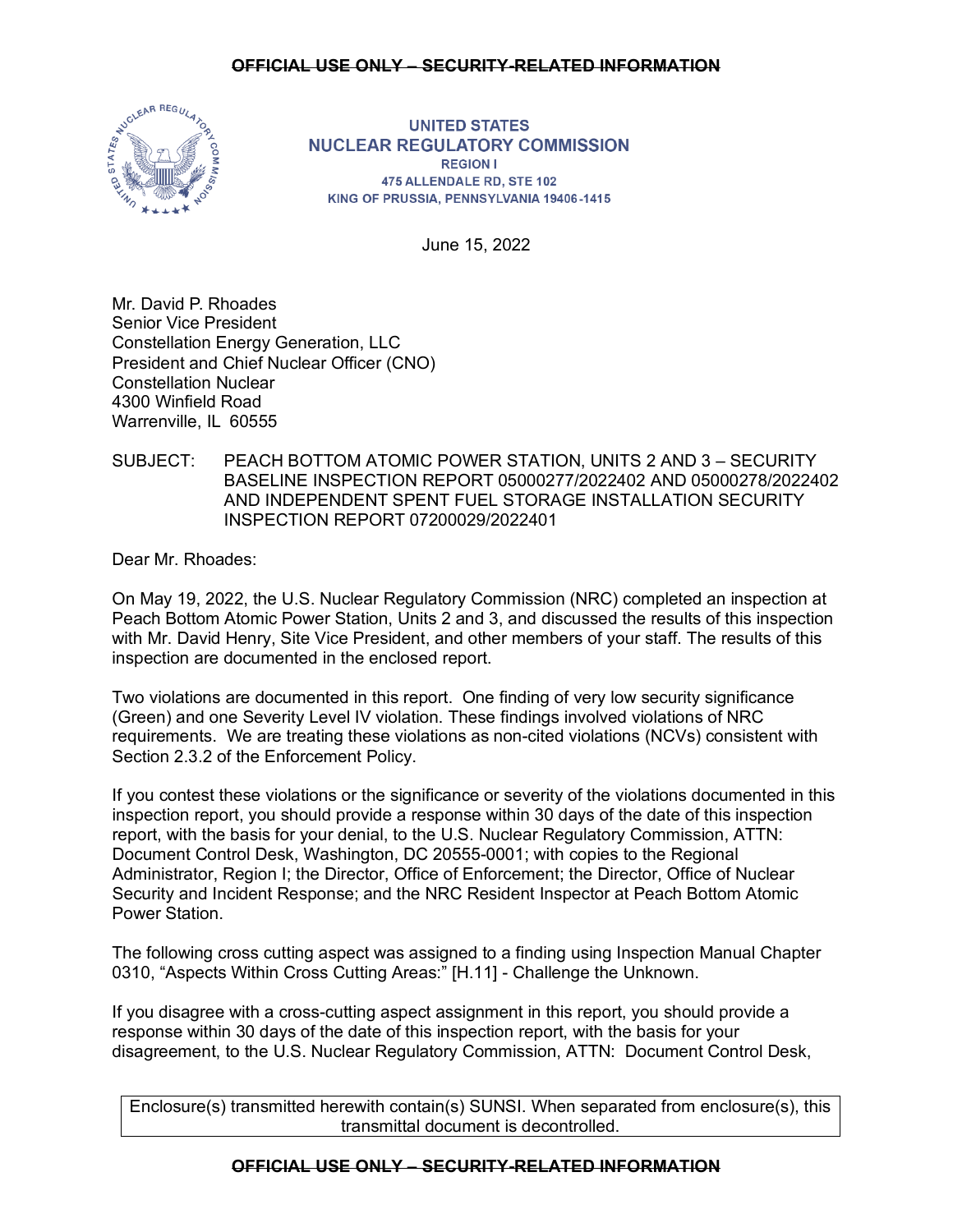D. Rhoades 2

Washington, DC 20555-0001; with copies to the Regional Administrator, Region I; the Director, Office of Nuclear Security and Incident Response; and the NRC Resident Inspector at Peach Bottom Atomic Power Station.

This letter will be made available for public inspection and copying at <http://www.nrc.gov/reading-rm/adams.html> and at the NRC Public Document Room in accordance with Title 10 of the *Code of Federal Regulations* (10 CFR) 2.390, "Public Inspections, Exemptions, Requests for Withholding."

The enclosed report contains Security-Related Information, so the enclosed report will not be made publicly available in accordance with 10 CFR 2.390(d)(1). If you choose to provide a response that contains Security-Related Information, please mark your entire response "Security-Related Information–Withhold from public disclosure under 10 CFR 2.390" in accordance with 10 CFR 2.390(d)(1) and follow the instructions for withholding in 10 CFR 2.390(b)(1). The NRC is waiving the affidavit requirements for your response in accordance with 10 CFR 2.390(b)(1)(ii).

Sincerely,

Daniel L. **Schroeder**  Digitally signed by Daniel L. **Schroeder** Date: 2022.06.15 09:15:45  $-04'00$ 

Daniel L. Schroeder, Chief Security, Emergency Preparedness, and Incident Response Branch Division of Radiological Safety and Security

Docket Nos. 05000277, 05000278, and 07200029 License Nos. DPR-44 and DPR-56

Enclosure: As stated

cc w/o encl: Distribution via LISTSERV®

cc w/encl:

- D. Allard, Director, Bureau of Radiation Protection, PA Department of Environmental Protection
- S. Griffith, Manager, Site Security
- S. Overly, Manager, Site Security Operations